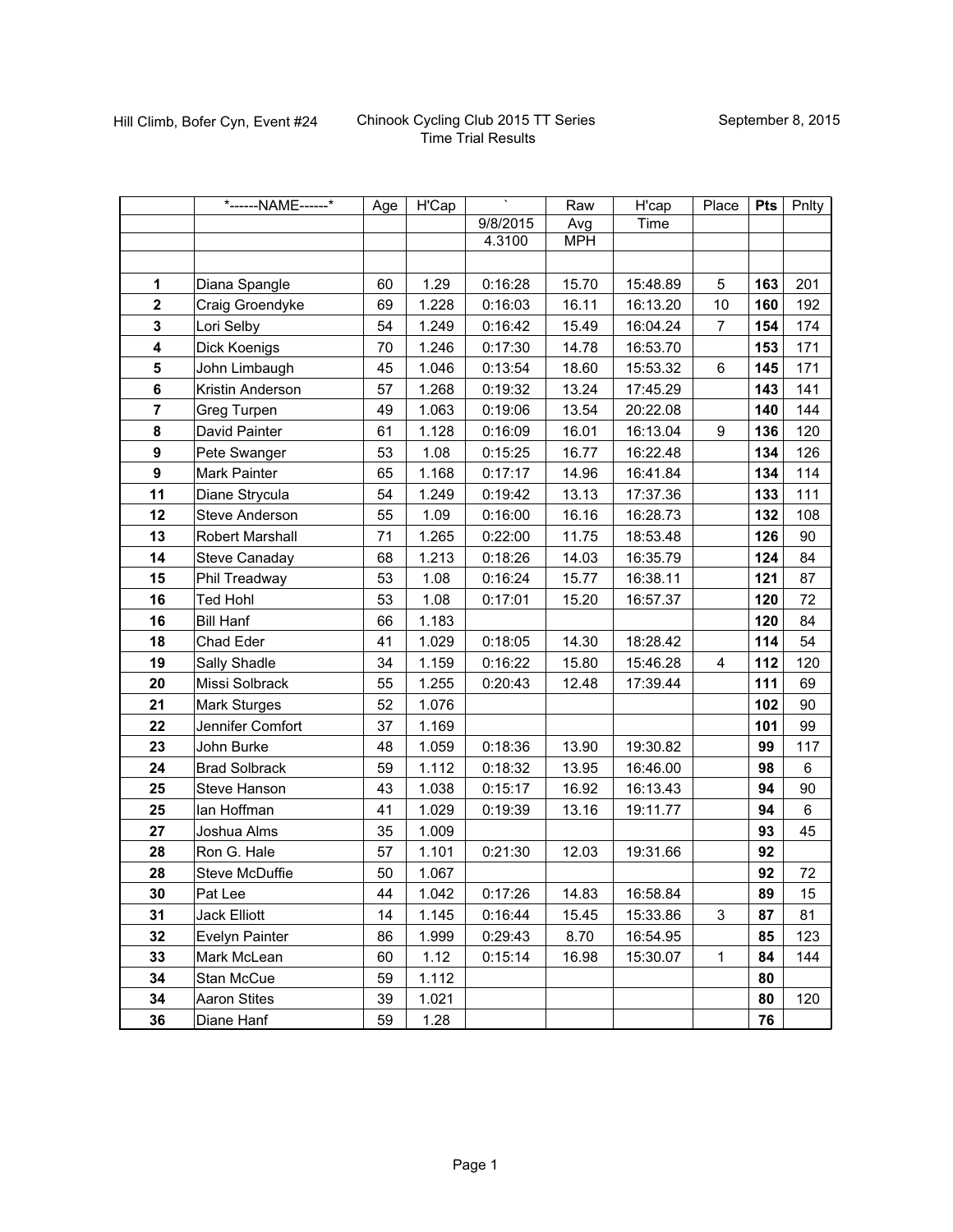| 37 | Catiana Coghlan       | 38 | 1.173       | 0:17:10 | 15.06 | 16:08.09 | 8              | 69 | 99  |
|----|-----------------------|----|-------------|---------|-------|----------|----------------|----|-----|
| 37 | <b>Summer Sturges</b> | 19 | 1.143       |         |       |          |                | 69 | 39  |
| 39 | <b>Brad Atencio</b>   | 51 | 1.071       | 0:21:39 | 11.94 | 20:12.89 |                | 64 |     |
| 39 | <b>Tim Elliott</b>    | 63 | 1.145       |         |       |          |                | 64 | 120 |
| 39 | Tom Kirchner          | 67 | 1.198       |         |       |          |                | 64 |     |
| 42 | <b>Brian Schur</b>    | 42 | 1.033       | 0:16:41 | 15.50 | 16:39.02 |                | 58 | 30  |
| 43 | Darrel Brown          | 35 | 1.009       | 0:16:25 | 15.75 | 16:34.21 |                | 54 | 18  |
| 43 | Dave Fischer          | 65 | 1.168       |         |       |          |                | 54 | 18  |
| 45 | Carolyn Sturges       | 50 | 1.229       |         |       |          |                | 52 |     |
| 46 | Philip Nelson         | 43 | 1.038       |         |       |          |                | 51 | 33  |
| 47 | Linda McLean          | 59 | 1.28        | 0:18:53 | 13.69 | 15:33.16 | $\overline{2}$ | 49 | 75  |
| 48 | Paul Meier            | 62 | 1.137       | 0:20:12 | 12.80 | 17:45.96 |                | 48 |     |
| 49 | Alexis Atencio        | 15 | 1.223       |         |       |          |                | 44 |     |
| 49 | Richard Grondin       | 57 | 1.101       |         |       |          |                | 44 |     |
| 49 | Mike Larche           | 26 | 1           |         |       |          |                | 44 |     |
| 49 | Scott Sarber          | 46 | 1.05        |         |       |          |                | 44 |     |
| 53 | Anne Farawila         | 40 | 1.181       |         |       |          |                | 42 | 18  |
| 53 | Keyon Maljai          | 34 | 1.006       |         |       |          |                | 42 | 18  |
| 55 | Porter Withers        | 15 | 1.095       |         |       |          |                | 41 | 15  |
| 56 | <b>Shari Elliott</b>  | 47 | 1.214       | 0:25:50 | 10.01 | 21:16.77 |                | 40 |     |
| 56 | Leah Swanger          | 50 | 1.229       |         |       |          |                | 40 |     |
| 58 | <b>Barry Nichols</b>  | 42 | 1.033       |         |       |          |                | 36 |     |
| 59 | <b>Robert Bartol</b>  | 47 | 1.054       |         |       |          |                | 32 | 24  |
| 59 | <b>Becky Bechtold</b> | 70 | 1.436       |         |       |          |                | 32 |     |
| 61 | Chris Johnson         | 39 | 1.021       | 0:17:32 | 14.75 | 17:10.36 |                | 28 |     |
| 61 | Deborah Burke         | 45 | 1.205       |         |       |          |                | 28 | 24  |
| 61 | George Fraga          | 54 | 1.084       |         |       |          |                | 28 | 18  |
| 61 | <b>Bill Pofahl</b>    | 64 | 1.154       |         |       |          |                | 28 |     |
| 65 | John MacArthur        | 51 | 1.071       |         |       |          |                | 27 | 9   |
| 66 | Morgan Larche         | 25 | 1.143       |         |       |          |                | 24 |     |
| 66 | Andy Streibeck        | 26 | $\mathbf 1$ |         |       |          |                | 24 | 24  |
| 68 | Navindra Gunawardena  | 33 | 1.003       |         |       |          |                | 20 |     |
| 68 | Jon Page              | 53 | 1.08        |         |       |          |                | 20 |     |
| 70 | Ken Call              | 49 | 1.063       |         |       |          |                | 16 | 24  |
| 70 | Ron D. Hale           | 56 | 1.095       |         |       |          |                | 16 |     |
| 70 | Florence Kirchner     | 68 | 1.397       |         |       |          |                | 16 |     |
| 70 | Porter McMichael      | 18 | 1           |         |       |          |                | 16 |     |
| 70 | Michael Mealer        | 35 | 1.009       |         |       |          |                | 16 |     |
| 70 | <b>April Ottey</b>    | 49 | 1.224       |         |       |          |                | 16 |     |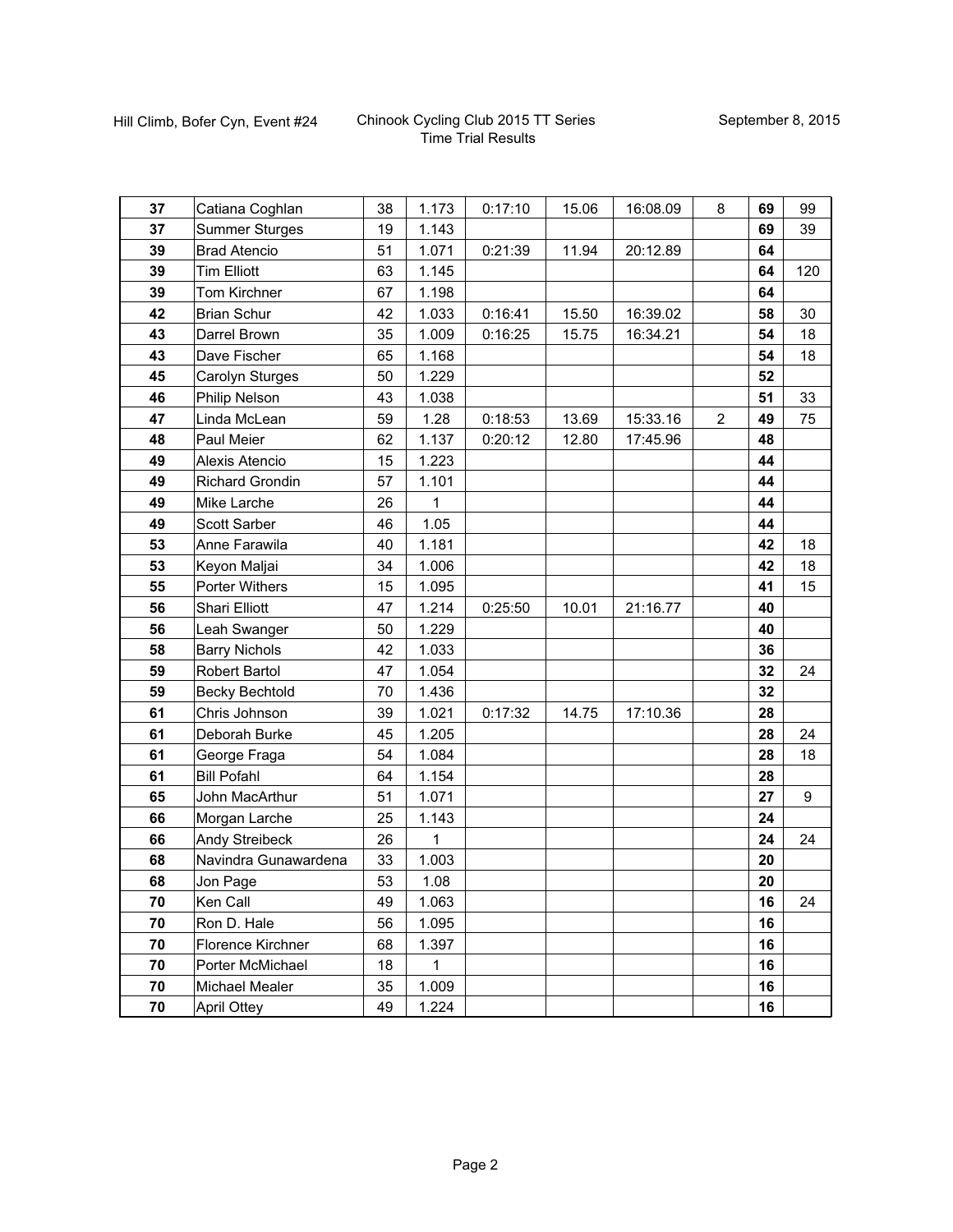| 70 | Tom Owen            | 59 | 1.112 |  | 16 |   |
|----|---------------------|----|-------|--|----|---|
| 70 | Wendy Owen          | 56 | 1.261 |  | 16 |   |
| 70 | Abigail Withers     | 14 | 1.272 |  | 16 |   |
| 79 | Peter Archambault   | 44 | 1.042 |  | 13 | 3 |
| 80 | JimaLee Painter     | 61 | 1.3   |  | 12 |   |
| 80 | Jim Willis          | 45 | 1.046 |  | 12 |   |
| 82 | Lewis Kenworthy     | 58 | 1.106 |  | 8  |   |
| 82 | Erin Plumb          | 42 | 1.19  |  | 8  |   |
| 82 | <b>Torka Poet</b>   | 49 | 1.224 |  | 8  |   |
| 82 | <b>Lance Stites</b> | 14 | 1.145 |  | 8  |   |
| 82 | Luke Sturges        | 13 | 1.2   |  | 8  |   |
| 82 | Montana Sturges     | 21 | 1     |  | 8  |   |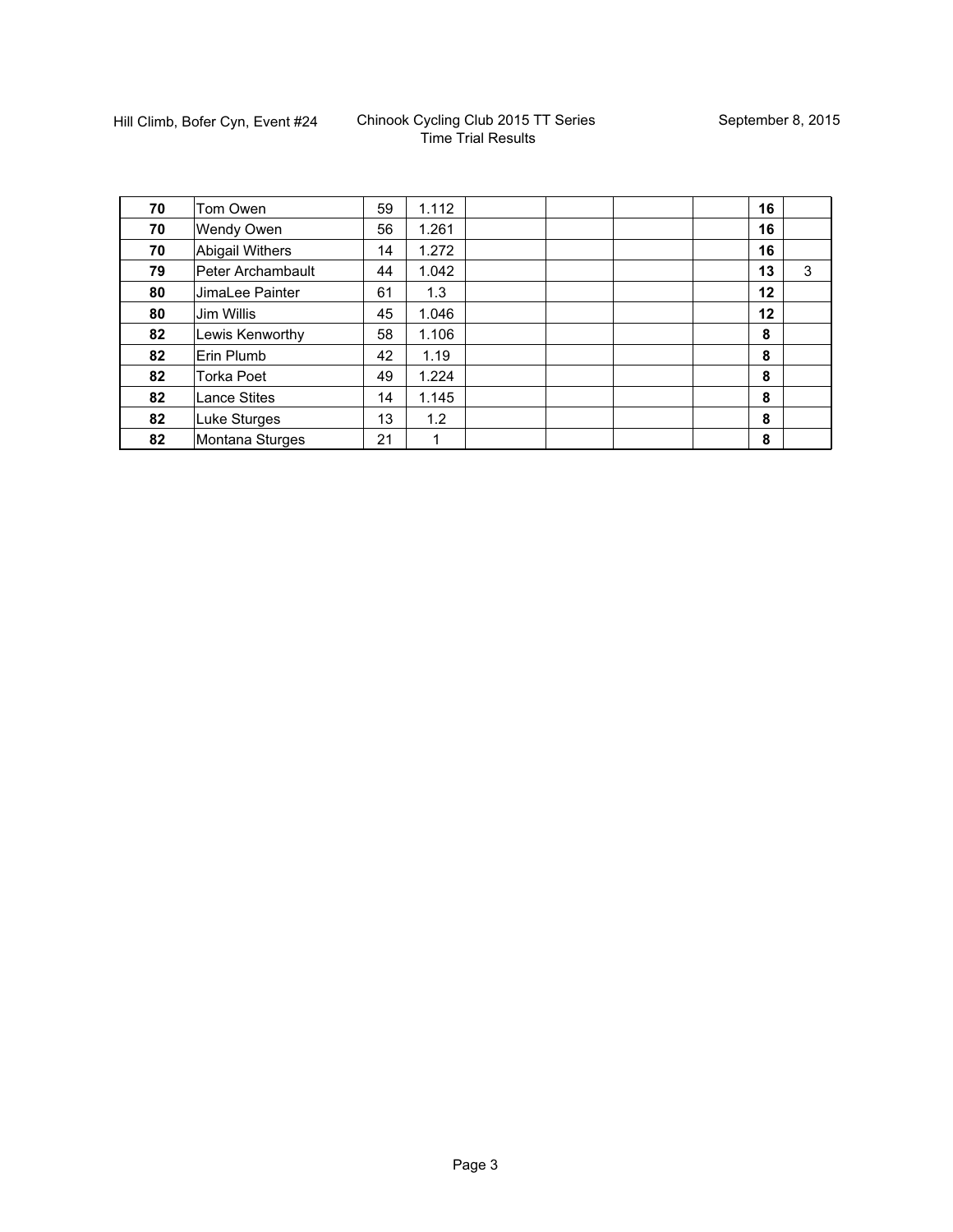| *------NAME------*    | Age | H'Cap | Τ        | Raw        | H'cap       | Place                   | <b>Pts</b> | Pnlty   |
|-----------------------|-----|-------|----------|------------|-------------|-------------------------|------------|---------|
|                       |     |       | 9/8/2015 | Avg        | <b>Time</b> |                         |            |         |
|                       |     |       | 4.3100   | <b>MPH</b> |             |                         |            |         |
|                       |     |       |          |            |             |                         |            |         |
| Mark McLean           | 60  | 1.12  | 0:15:14  | 16.98      | 15:30.07    | $\mathbf{1}$            | 84         | 144     |
| Linda McLean          | 59  | 1.28  | 0:18:53  | 13.69      | 15:33.16    | $\overline{2}$          | 49         | 75      |
| <b>Jack Elliott</b>   | 14  | 1.145 | 0:16:44  | 15.45      | 15:33.86    | 3                       | 87         | 81      |
| Sally Shadle          | 34  | 1.159 | 0:16:22  | 15.80      | 15:46.28    | $\overline{\mathbf{4}}$ | 112        | 120     |
| Diana Spangle         | 60  | 1.29  | 0:16:28  | 15.70      | 15:48.89    | 5                       | 163        | 201     |
| John Limbaugh         | 45  | 1.046 | 0:13:54  | 18.60      | 15:53.32    | 6                       | 145        | 171     |
| Lori Selby            | 54  | 1.249 | 0:16:42  | 15.49      | 16:04.24    | $\overline{7}$          | 154        | 174     |
| Catiana Coghlan       | 38  | 1.173 | 0:17:10  | 15.06      | 16:08.09    | 8                       | 69         | 99      |
| David Painter         | 61  | 1.128 | 0:16:09  | 16.01      | 16:13.04    | 9                       | 136        | 120     |
| Craig Groendyke       | 69  | 1.228 | 0:16:03  | 16.11      | 16:13.20    | 10                      | 160        | 192     |
| Steve Hanson          | 43  | 1.038 | 0:15:17  | 16.92      | 16:13.43    |                         | 94         | 90      |
| Pete Swanger          | 53  | 1.08  | 0:15:25  | 16.77      | 16:22.48    |                         | 134        | 126     |
| <b>Steve Anderson</b> | 55  | 1.09  | 0:16:00  | 16.16      | 16:28.73    |                         | 132        | 108     |
| Darrel Brown          | 35  | 1.009 | 0:16:25  | 15.75      | 16:34.21    |                         | 54         | 18      |
| Steve Canaday         | 68  | 1.213 | 0:18:26  | 14.03      | 16:35.79    |                         | 124        | 84      |
| Phil Treadway         | 53  | 1.08  | 0:16:24  | 15.77      | 16:38.11    |                         | 121        | 87      |
| <b>Brian Schur</b>    | 42  | 1.033 | 0:16:41  | 15.50      | 16:39.02    |                         | 58         | 30      |
| Mark Painter          | 65  | 1.168 | 0:17:17  | 14.96      | 16:41.84    |                         | 134        | 114     |
| <b>Brad Solbrack</b>  | 59  | 1.112 | 0:18:32  | 13.95      | 16:46.00    |                         | 98         | $\,6\,$ |
| Dick Koenigs          | 70  | 1.246 | 0:17:30  | 14.78      | 16:53.70    |                         | 153        | 171     |
| Evelyn Painter        | 86  | 1.999 | 0:29:43  | 8.70       | 16:54.95    |                         | 85         | 123     |
| <b>Ted Hohl</b>       | 53  | 1.08  | 0:17:01  | 15.20      | 16:57.37    |                         | 120        | 72      |
| Pat Lee               | 44  | 1.042 | 0:17:26  | 14.83      | 16:58.84    |                         | 89         | 15      |
| Chris Johnson         | 39  | 1.021 | 0:17:32  | 14.75      | 17:10.36    |                         | 28         |         |
| Diane Strycula        | 54  | 1.249 | 0:19:42  | 13.13      | 17:37.36    |                         | 133        | 111     |
| Missi Solbrack        | 55  | 1.255 | 0:20:43  | 12.48      | 17:39.44    |                         | 111        | 69      |
| Kristin Anderson      | 57  | 1.268 | 0:19:32  | 13.24      | 17:45.29    |                         | 143        | 141     |
| Paul Meier            | 62  | 1.137 | 0:20:12  | 12.80      | 17:45.96    |                         | 48         |         |
| Chad Eder             | 41  | 1.029 | 0:18:05  | 14.30      | 18:28.42    |                         | 114        | 54      |
| Robert Marshall       | 71  | 1.265 | 0:22:00  | 11.75      | 18:53.48    |                         | 126        | 90      |
| lan Hoffman           | 41  | 1.029 | 0:19:39  | 13.16      | 19:11.77    |                         | 94         | 6       |
| John Burke            | 48  | 1.059 | 0:18:36  | 13.90      | 19:30.82    |                         | 99         | 117     |
| Ron G. Hale           | 57  | 1.101 | 0:21:30  | 12.03      | 19:31.66    |                         | 92         |         |
| <b>Brad Atencio</b>   | 51  | 1.071 | 0:21:39  | 11.94      | 20:12.89    |                         | 64         |         |
| Greg Turpen           | 49  | 1.063 | 0:19:06  | 13.54      | 20:22.08    |                         | 140        | 144     |
| Shari Elliott         | 47  | 1.214 | 0:25:50  | 10.01      | 21:16.77    |                         | 40         |         |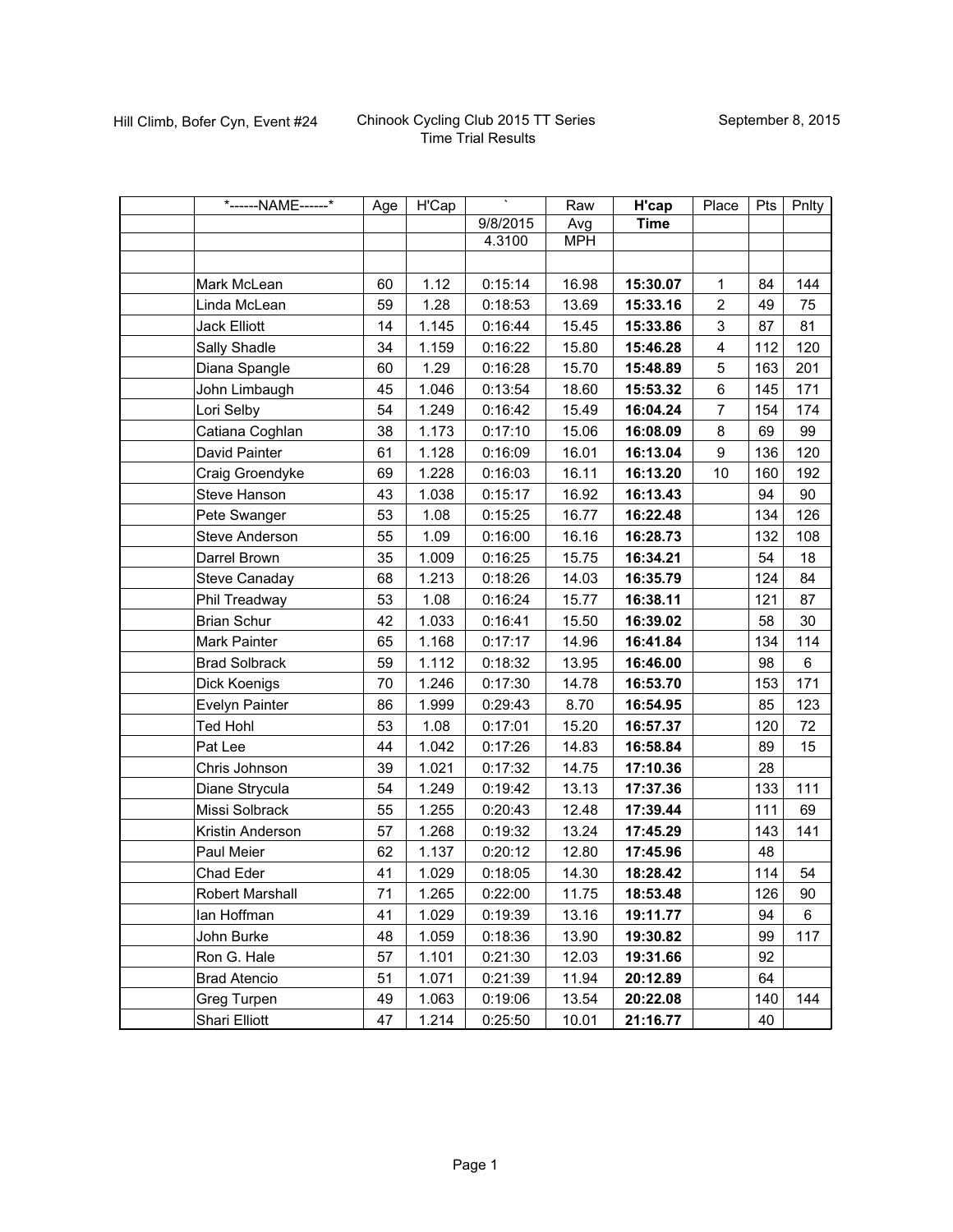| <b>Bill Hanf</b>       | 66 | 1.183 |  | 120 | 84  |
|------------------------|----|-------|--|-----|-----|
| Mark Sturges           | 52 | 1.076 |  | 102 | 90  |
| Joshua Alms            | 35 | 1.009 |  | 93  | 45  |
| <b>Steve McDuffie</b>  | 50 | 1.067 |  | 92  | 72  |
| <b>Stan McCue</b>      | 59 | 1.112 |  | 80  |     |
| <b>Aaron Stites</b>    | 39 | 1.021 |  | 80  | 120 |
| Diane Hanf             | 59 | 1.28  |  | 76  |     |
| <b>Summer Sturges</b>  | 19 | 1.143 |  | 69  | 39  |
| <b>Tim Elliott</b>     | 63 | 1.145 |  | 64  | 120 |
| Dave Fischer           | 65 | 1.168 |  | 54  | 18  |
| Carolyn Sturges        | 50 | 1.229 |  | 52  |     |
| Philip Nelson          | 43 | 1.038 |  | 51  | 33  |
| Alexis Atencio         | 15 | 1.223 |  | 44  |     |
| <b>Richard Grondin</b> | 57 | 1.101 |  | 44  |     |
| Mike Larche            | 26 | 1     |  | 44  |     |
| Scott Sarber           | 46 | 1.05  |  | 44  |     |
| Anne Farawila          | 40 | 1.181 |  | 42  | 18  |
| Keyon Maljai           | 34 | 1.006 |  | 42  | 18  |
| <b>Porter Withers</b>  | 15 | 1.095 |  | 41  | 15  |
| Leah Swanger           | 50 | 1.229 |  | 40  |     |
| <b>Barry Nichols</b>   | 42 | 1.033 |  | 36  |     |
| Robert Bartol          | 47 | 1.054 |  | 32  | 24  |
| <b>Becky Bechtold</b>  | 70 | 1.436 |  | 32  |     |
| Deborah Burke          | 45 | 1.205 |  | 28  | 24  |
| George Fraga           | 54 | 1.084 |  | 28  | 18  |
| <b>Bill Pofahl</b>     | 64 | 1.154 |  | 28  |     |
| John MacArthur         | 51 | 1.071 |  | 27  | 9   |
| Morgan Larche          | 25 | 1.143 |  | 24  |     |
| Andy Streibeck         | 26 | 1     |  | 24  | 24  |
| Navindra Gunawardena   | 33 | 1.003 |  | 20  |     |
| Jon Page               | 53 | 1.08  |  | 20  |     |
| Ken Call               | 49 | 1.063 |  | 16  | 24  |
| Ron D. Hale            | 56 | 1.095 |  | 16  |     |
| Florence Kirchner      | 68 | 1.397 |  | 16  |     |
| Porter McMichael       | 18 | 1     |  | 16  |     |
| Michael Mealer         | 35 | 1.009 |  | 16  |     |
| <b>April Ottey</b>     | 49 | 1.224 |  | 16  |     |
| Tom Owen               | 59 | 1.112 |  | 16  |     |
| Wendy Owen             | 56 | 1.261 |  | 16  |     |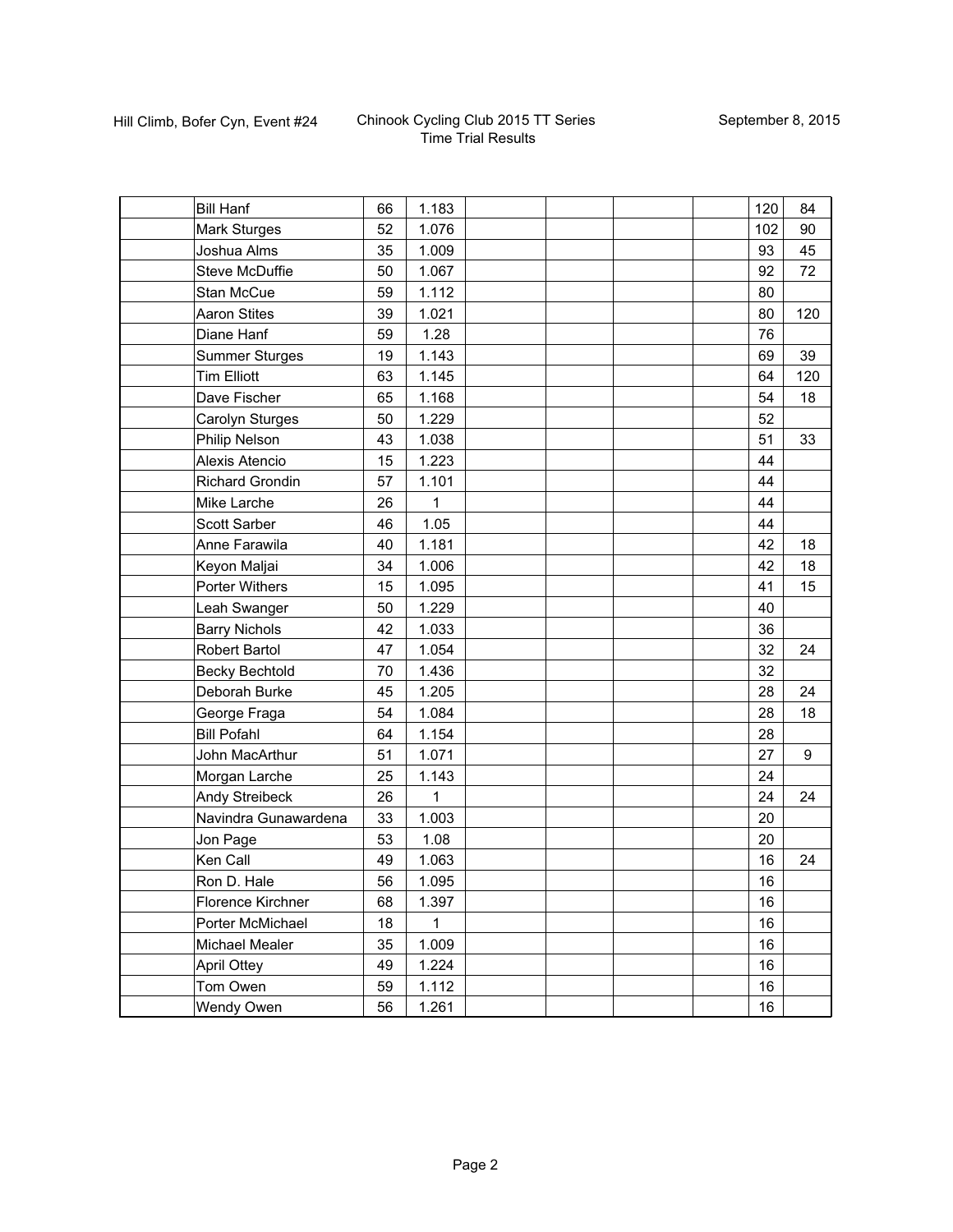| <b>Abigail Withers</b> | 14 | 1.272 |  |  | 16  |    |
|------------------------|----|-------|--|--|-----|----|
| Peter Archambault      | 44 | 1.042 |  |  | 13  | 3  |
| JimaLee Painter        | 61 | 1.3   |  |  | 12  |    |
| Jim Willis             | 45 | 1.046 |  |  | 12  |    |
| Lewis Kenworthy        | 58 | 1.106 |  |  | 8   |    |
| Erin Plumb             | 42 | 1.19  |  |  | 8   |    |
| <b>Torka Poet</b>      | 49 | 1.224 |  |  | 8   |    |
| <b>Lance Stites</b>    | 14 | 1.145 |  |  | 8   |    |
| Luke Sturges           | 13 | 1.2   |  |  | 8   |    |
| Montana Sturges        | 21 |       |  |  | 8   |    |
| Jennifer Comfort       | 37 | 1.169 |  |  | 101 | 99 |
| Tom Kirchner           | 67 | 1.198 |  |  | 64  |    |